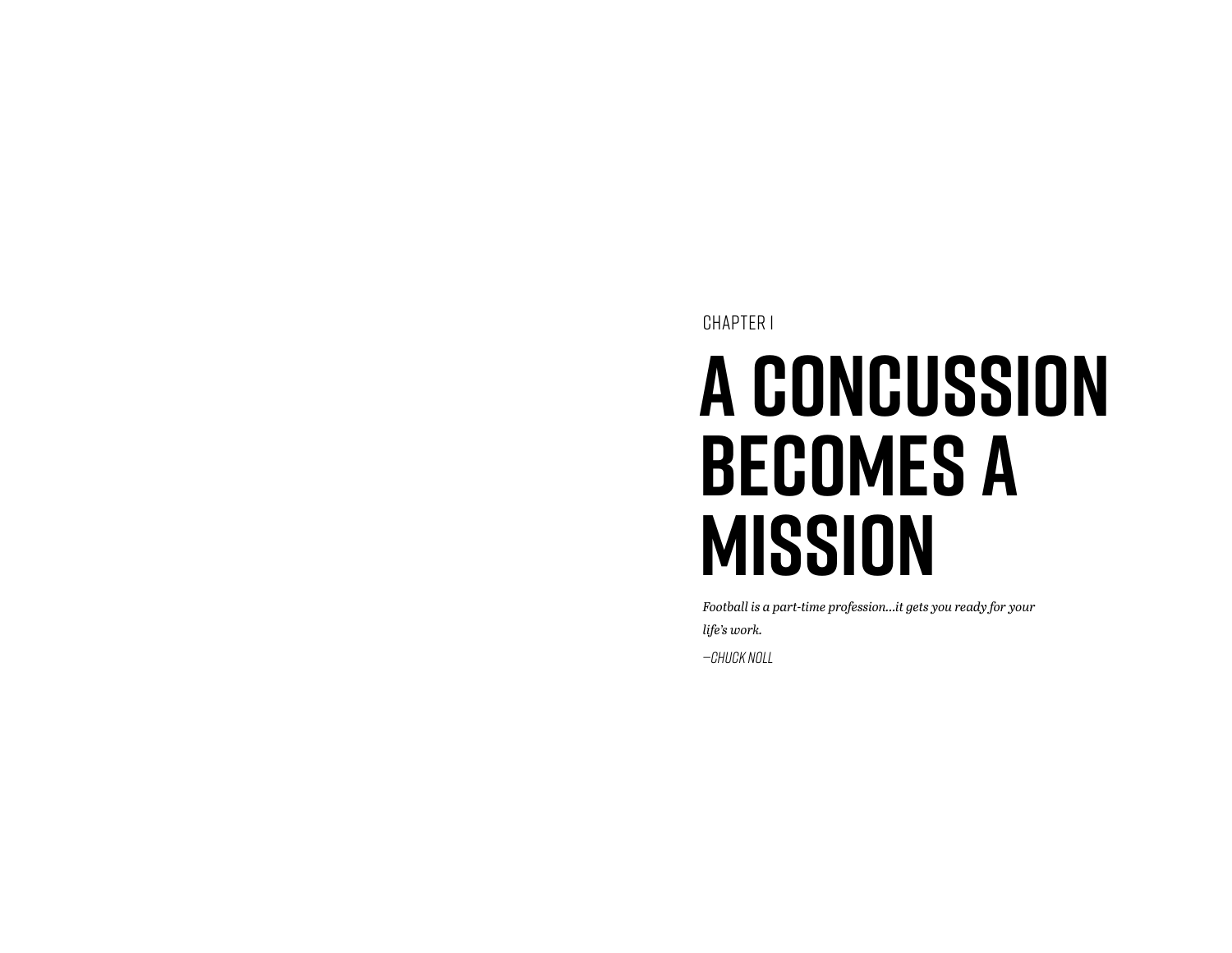## **chapter 1 playbook:**

- **•** How concussions and improper care ended my NFL career
- **•** My lifesaving move to ESPN
- **•** Making youth football safer
- The emerging CTE crisis

How does a RUNNING BACK, broadcaster, coach, and dad wind up on a mission to save the great game of football from the hidden agendas of people who want to destroy it? Well, I guess it happens in the same way for pretty much everybody: you see something you can't turn away from, and have to do something about it. For me, that something was and is youth football. But before I can tell that story, I have to take you back to what happened to me before and after that last fateful hit to the head.

It was 1991, when I was with the Steelers, and it was the offseason, about two years after my only documented concussion at that time, which I'd gotten in Denver. Dr. Joe Maroon, the Steelers' neurosurgeon, and Dr. Mark Lovell, then-director of neuropsychology at Allegheny General Hospital (and later, chief scientific officer at ImPACT Applications Inc.), had developed the pencil-and-paper version of the ImPACT (Immediate Post-Concussion Assessment and Cognitive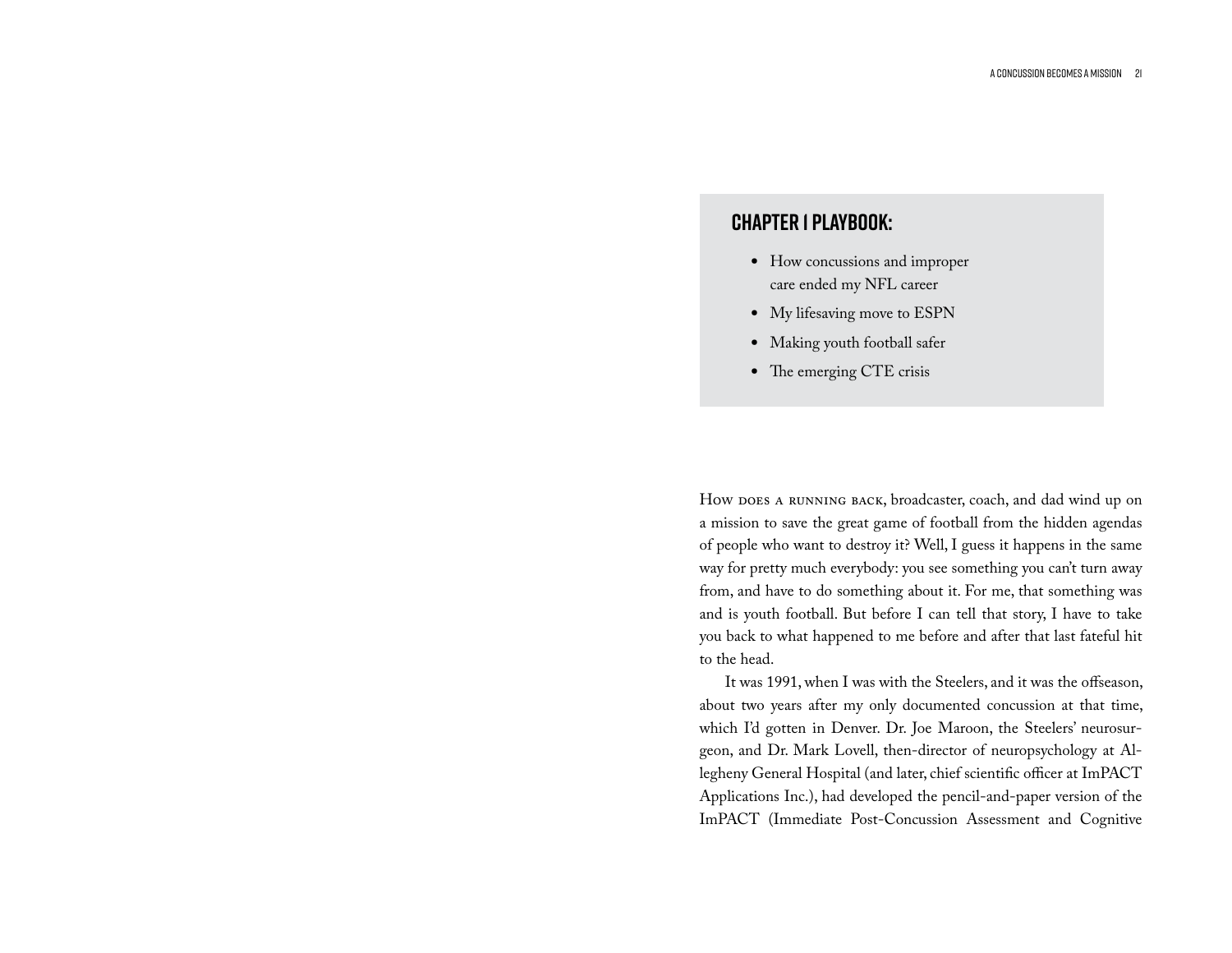Testing) test. That came about after Bubby Brister, our quarterback, sustained a serious concussion during the 1990 season.

Dr. Maroon evaluated Bubby at the time, and then before the next game he went in to talk to Coach Noll. He said, "Coach, I didn't like some of the responses I got from him. I don't know if he should play." Coach Noll wasn't happy at the idea of losing his starting quarterback, so he said, "Time out. I've watched him all week. He looked great. There was nothing that told me he can't play, Joe. I can't have you come in here subjectively, after talking to him, telling me he can't play."

Chuck Noll wasn't just a great football coach. He was the Leonardo da Vinci of football, one of the most brilliant men I ever knew. He was a wine connoisseur and a pilot, would talk to me about jazz, and was completely willing to think outside the box. Coach was telling Dr. Maroon that if he was going to sit a starter, he needed objective data, not subjective opinion. So Dr. Maroon and Dr. Lovell went off and created ImPACT, a series of questions that tested a player's reaction time and his brain's ability to process information. The idea was that you would take the test when you were healthy to establish a baseline, and then if you sustained head trauma in a game, you could take the test again. The team doc could compare your baseline to your more recent test and determine if you needed to take some time off to recover.

That day in 1991, I was in the locker room at Three Rivers Stadium, and John Norwig (the Steelers' terrific athletic trainer, who is still there today) approached me. It was his job to convince players to take ImPACT to set their baseline. He asked me to do it, but I had just finished my workout, and I was getting ready to leave. Because I'd had a concussion a couple of years before, I was on the team's priority list to take the test, and John followed me out to my car, pestering me the whole way.

I didn't want to take it. I had pool work to do and then martial arts class, and I didn't want to waste the time. Just as we got to the car, I said, "John, I wear a helmet. Why do I have to take this?" That was my thought process at the time. That was everybody's thought process. People today ask why the NFL and doctors didn't handle concussion differently in 1990 or 1994, but the answer is simple: We didn't know *then what we know now*. We thought about a concussion as getting dazed, even knocked out, but then you rested and went back in the game, period. Nobody talked about things like brain damage or longterm cognitive problems.

But John knew just how to get me to do what he wanted. He said, "The test is also to assess your knowledge, Merril," he said. "Let's see if you can be the smartest player on this team." Clever guy. He knew just the right buttons to push. So I said, "All right, let's get it on." As an aside, that's how great John Norwig is. He knew just what to do to get me to do what was in my own best interest. There are thousands across the country just like him, and we need more. Athletic trainers are vital to keeping players safe, regardless of age. They're like a nurse, doctor, and mother hen all rolled into one, just standing on the sidelines until they're needed.

I took the test, thinking I would never need it again. John said, "If something happens to you again, like it did in Denver, then we can do this test again, and we'll have a better assessment of when you should return to play." But I was right, sort of. I didn't need that test again for the rest of the time I was in Pittsburgh.

## **"I Can Never Clear You"**

IN 1994, I signed with the Chicago Bears as free agent. During an August 22 preseason game in Kansas City against the Chiefs, I caught a ball on a passing play in scoring territory. As I spun around, I saw the safety between me and the end zone, but I also knew that Hall of Famer Derrick Thomas, the best pass rusher in the game at the time, was nearby. Boy, was he!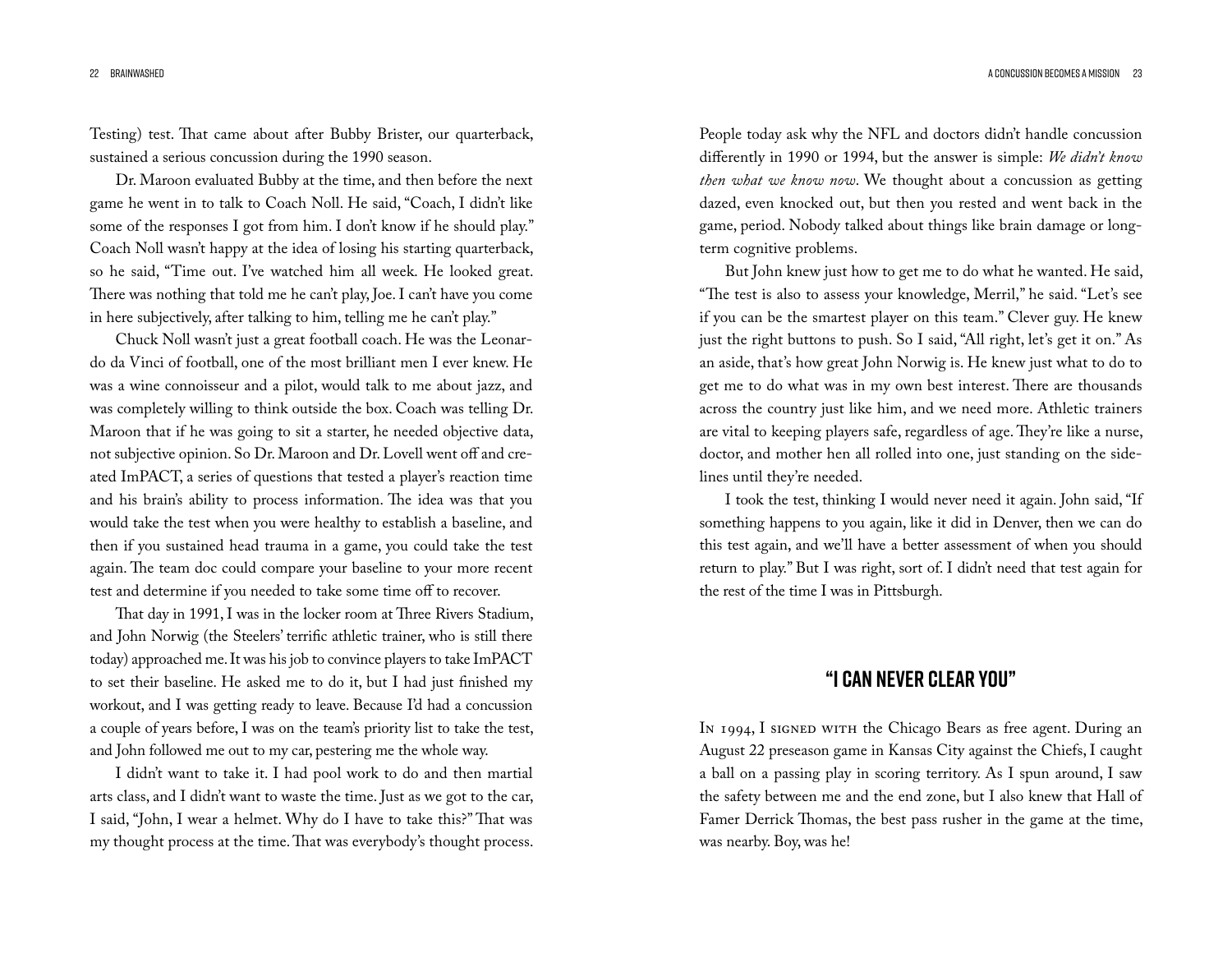Derrick slammed into me from the side, and all of a sudden, I was lying on my back and I couldn't move. It was like being in an earthquake; everything was shaking. Tim Worley, the Steelers' first-round pick whom the Bears had picked up, came running over to me, said, "Aw, man!" and waved for the trainer to come out. I don't remember doing it, but I got up and got back to the huddle and actually ran the next play. Days later, I watched the tape, and I ran the right pass route, but I ran it like I was drunk, wobbling all over the place.

I don't remember any of this, but I'm told that I stumbled to the sideline and told one of the trainers that I'd been hit in the head. They started asking if I knew where I was, and I said, "Tampa." The trainer said, "How do you know that?" I answered, "Because I can hear the ocean."

At that, I came out of the game. But at the time, there wasn't much more the team could do, cognitively speaking, to test what kind of shape I was in, so during the second half, they took me to a nearby hospital for an MRI. Their concern was bleeding on the brain; you don't want someone with that getting in a plane and flying because of the changes in pressure. By the way, I don't remember going to the hospital. I just remember people asking, over and over, "What's your name? Where are you? Hey, buddy, how you feeling? What's your birthday? What's today's date?"

Anyway, I did my time in the MRI machine, and they gave me an envelope with my scans in it and sat me in a waiting room. I was thinking, *Great. I have these scans so that when the doctors come back, I'll be able to show them that I'm fine.* After what felt like forty-five minutes, I saw a doctor running past the door like he was looking for somebody and then stop and jump back. "There you are!" he said, looking a little frantic, like he'd been looking all over for me. I was thinking, *I've been here the whole time waiting for you,* and I reached for the scans so I could show him that I was fine. There was no envelope.

The doc said, "Oh, we have the scans. They're down in the other room." Turns out they had left me in a different waiting room on a different floor downstairs; I had wandered upstairs to another room without remembering it. Now I got scared. The good news was that I didn't have bleeding on the brain, so I was able to fly home with the team, but I don't remember the flight or arriving home, either.

The next morning, Eric Kramer picked me up to take me to the Bears facility. When I walked into the locker room, Fred Caito, the Bears' athletic trainer, saw me and said, "How you feeling?"

I felt terrible, but I wasn't going to tell him that. "I feel great."

"Yeah?" Fred said. "Go look in the mirror." I walked over and looked, and I stopped dead. I could barely recognize myself: glossy and pale, with weird coloring. I wasn't going to fool anybody into thinking I belonged on that field. Man, after seeing myself, even I didn't think I belonged on the field.

Our last preseason game was that Friday, and I wouldn't be playing in it anyway because starters don't play in the final preseason game. Instead, I assumed I would get ready to play the Tampa Bay Buccaneers in our season opener, five days after that. That's when Dr. John Munsell, the Bears' team doctor, called me.

Munsell should have examined me in person, but instead he asked me a few questions: how was I feeling, things like that. And then he cleared me to play, just like that, over the phone. I had no face-to-face exam. No tests. Nobody looked at me to make sure I didn't have gray matter leaking out of my ears. I got cleared over the phone by a general practitioner, not a neurologist or neurosurgeon. We didn't know back then what we know now, but you don't need board certification to know that you don't okay someone to play after a brain injury without at least seeing him in person.

When Dr. Munsell asked me how I was doing, I said, "Fine." Of course I did; I wanted to be there for my teammates because that's what you do. But in reality, I had a splitting headache, and I didn't say anything about it. Nobody told me that was a symptom of a problem, so I didn't worry about it. I just wanted to play.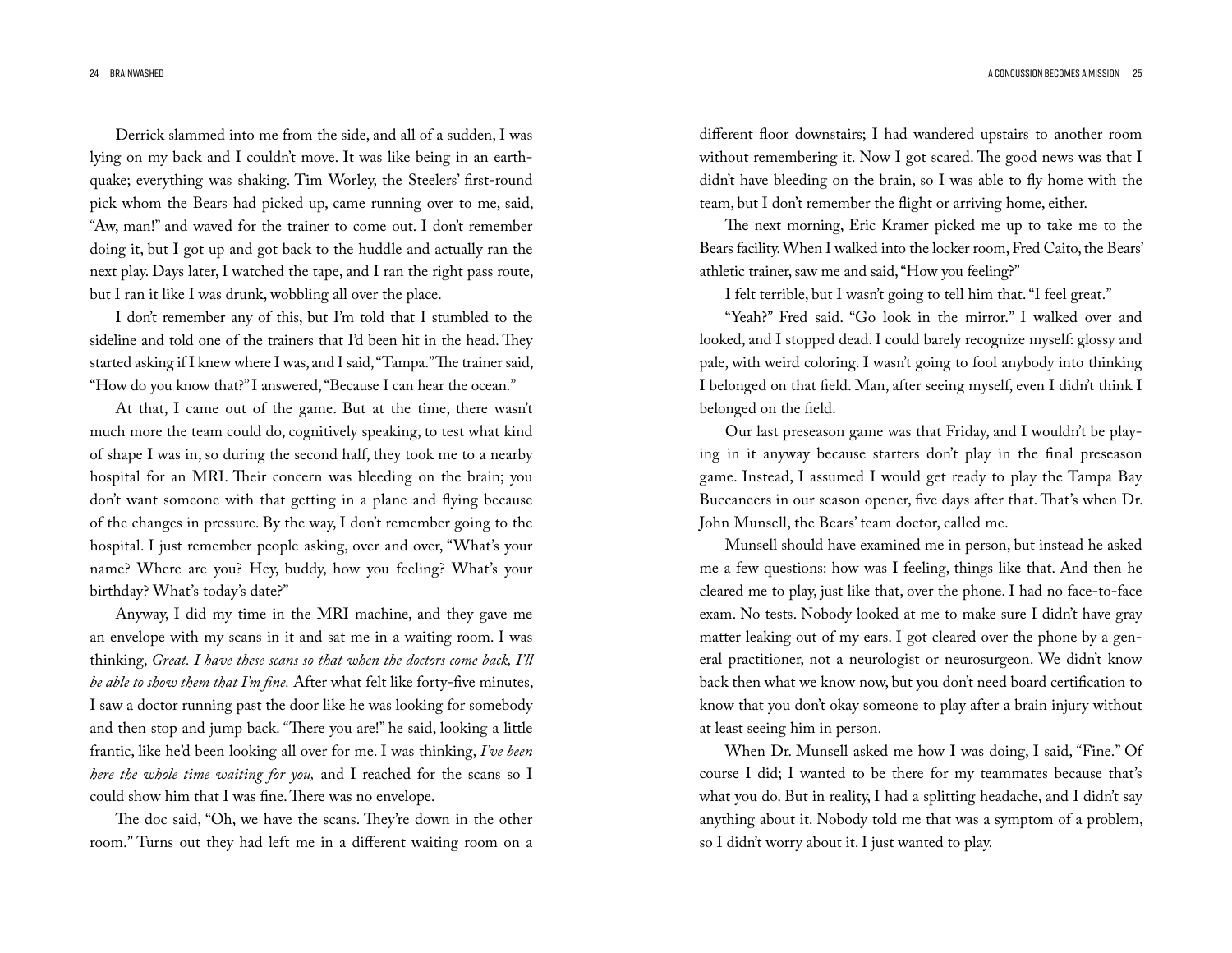It's important to remember that at the time, the Steelers were the only NFL team doing cognitive testing of players who'd had a concussion. Nobody else was as forward thinking. That's not a criticism of the Bears; it's just reality. Even team doctors didn't know much about concussions or brain trauma. You're limited by the knowledge you have, and we didn't know very much.

Anyway, after taking the last preseason game off, I thought I was ready for the season opener against the Buccaneers in Chicago. I'd done some conditioning, but I still had a bad headache. I didn't say anything because you just didn't. A blown-out knee, sure, but a headache? No way. If I had told my head coach, Dave Wannstedt, that I couldn't play because of a headache, he would've ordered me off the field. It just wasn't done.

I practiced for the opener, but I was a mess. During an NFL season, you add a few specific plays each week to use against your opponent, but the majority of your offense is made up of staples you run every week, no matter who you play. As we got ready for our first game, I had no issues with the plays we had been running for weeks, but I struggled with the new plays we had put in for the Bucs. On Tuesday, we did a walk-through, and I was just fine until one of the new plays was called. I couldn't remember what my assignment was. I figured I could walk in what I thought was the right direction and figure it out as the play unfolded.

Boy, was I wrong. I was completely out of position, and our running back coach, Joe Pendry, finally said, "Merril, what are you doing?" I hadn't heard a coach say that in a long time. The last time I'd made a mental error was in 1987, my rookie year with the Steelers. One of my strengths was that I always knew what everybody on the field was supposed to be doing. Now I was struggling to remember what I was supposed to do.

Obviously, something wasn't right. But I didn't say anything, and nobody asked me if I was okay. That's how ignorant we were back then. Nobody went over signs or symptoms or things I should be aware of, and there wasn't any postconcussion protocol. So I played the first game against the Bucs. In the fourth game against the New York Jets, I broke my hand, but I improvised a cast that let me grip the ball, so I was able to play our fifth game against the Buffalo Bills. That was the last game I would ever play.

If you saw the play that gave me my second concussion, ended my career, and almost ended my life, you would say, "That's nothing." But my face mask looked like I'd been in a car wreck. I took a blow on the side of the head, rolled over, and grabbed my head but then got right up. I wasn't wobbly. I went back to the huddle. I executed our next play on third down, but we didn't get the first down, so we came off the field. The trainer started to take off my helmet because my face mask had cut my chin and I was bleeding like crazy.

I don't remember any of this. They were talking to me, but I wasn't responding. Then the trainer looked at my eyes, and that's when they took me to the locker room, just before halftime. I don't remember going to the locker room, but I do remember sitting on a training table. Vinson Smith, one of our linebackers, had hurt his ankle, and he was sitting on the other table across from me, facing me. I remember him saying, "Are you all right?" and I remember thinking, *No I'm not.* My eyes started to flutter, and everything went black.

I'm told that I fell off the table and went into cardiac arrest. The medical staff started to get into position to resuscitate me, but I eventually started breathing again on my own. I woke up that night in the hospital not knowing where I was. There were machines beeping, tubes in me, sensors attached to me, you name it. I went to scratch my forehead, and I nearly gave myself another concussion because they had put a cast on my broken hand.

Later, one of the Bears' doctors, Dr. Schafer, came in and said, "You scared me to death. I've never lost a player, but I thought we were going to." But I still didn't understand the gravity of the situation. It turned out that my brother and my daughter, Kori, who was only two at the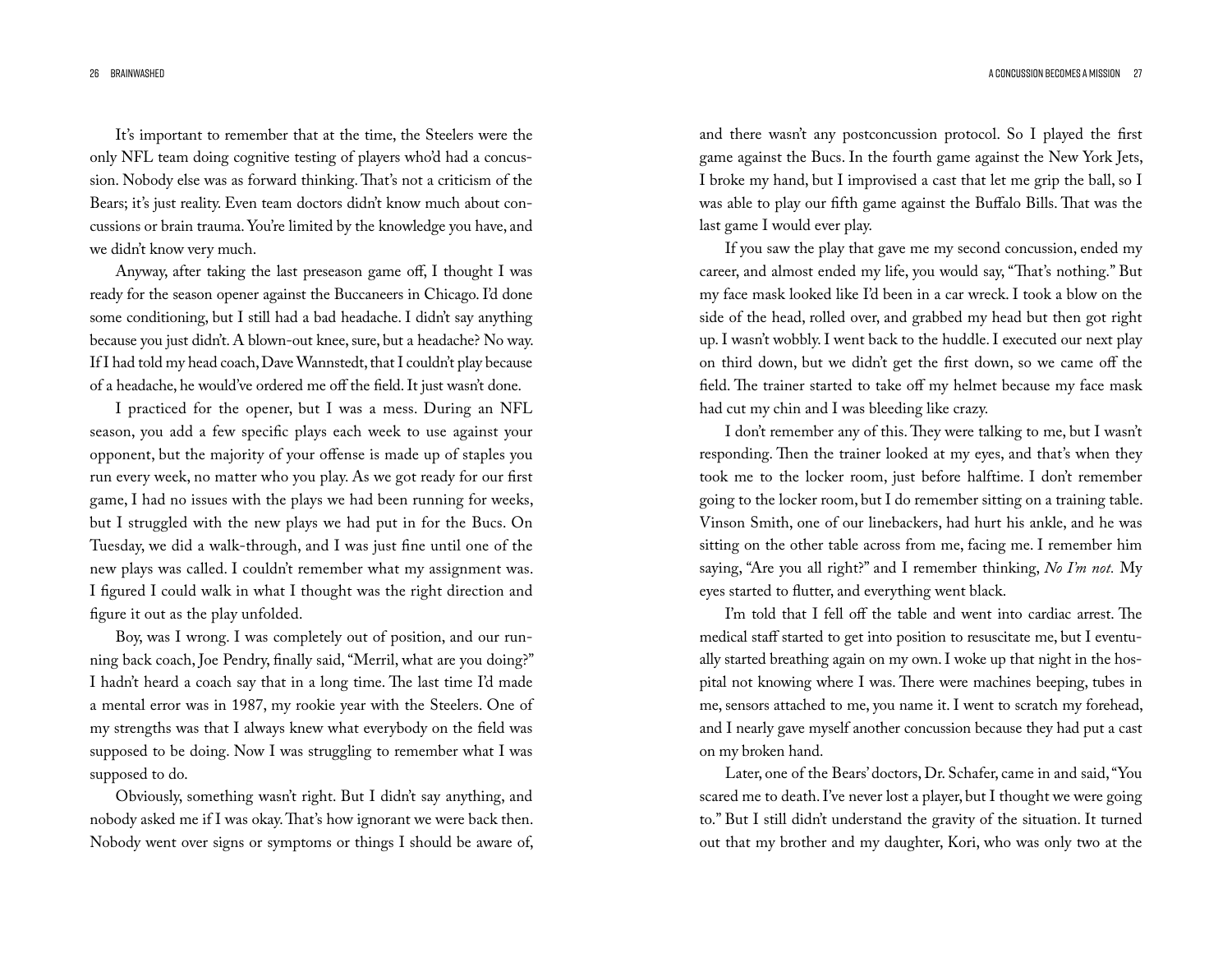time, had come to see me, but I didn't remember. I remember nothing other than what I've told you here.

I spent a couple of days in intensive care, and then the Bears sent me to see Dr. James P. Kelly of the Rehabilitation Institute, which was affiliated with Northwestern University. It was a week out from the Bills game, and let me tell you, I was a lost soul. I went on my own to downtown Chicago to see Dr. Kelly, and I was standing in the lobby of the building where I was supposed to meet him when I realized I didn't know where I was going or where I was. I was looking hopelessly at the information board when I heard a voice say, "Merril?" It was Dr. Kelly.

#### *"ank the Lord.*

He took me up to his office and did a bunch of tests, and I remember him asking me who the president of the United States was. I couldn't remember. Then he asked who the vice president was. Talk about throwing me a curve ball. Finally, Dr. Kelly told me, "I think you need to sit out the rest of the year, but you can play next year."

Okay, not the worst news. I was feeling a little better when I got home, and that's when I remembered my ImPACT baseline test. I was two weeks out from the second concussion when I talked to Fred Caito and said, "I'd like to go back and retake that test." I took it, and then I went to Pittsburgh to see Dr. Maroon and discuss my results. I stayed at what was then called the downtown Hilton, but the next morning, as I was getting ready, I couldn't find my car keys. I looked everywhere, turned the room upside down. I had my mattress against the wall, every drawer pulled out, and nothing. It was one of the most surreal moments of my life, and as I sat down in despair I remembered.

I had valeted my car.

Clearly, I was still not quite right. The signs had been there: memory problems, not knowing Bill Clinton was president, and now forgetting that I'd handed my keys to the valet the night before. But I didn't really know how bad it was until I saw Joe Maroon.

I sat down in his office, and he said, "Merril, the tests we got

back put you at about 50 or 60 percent of your baseline." I shouldn't have been surprised. A few days before, Dr. Lovell had said, "I've seen people in car accidents in better shape than you. I've never seen anybody two weeks out be this cognitively dysfunctional."

Dr. Maroon continued. "Merril, the way you're testing, I cannot put my head down on a pillow at night if I let you return to play," he said. "I just can't risk it. I don't know where you are contract-wise or insurance-wise, but I can't do it. I'm sorry. I can *never* clear you."

It was like an out-of-body experience. It was like I had the good and evil angels on my shoulders, and the evil one whispered in my ear, "You've been playing this game for twenty years, and you're just going to say, 'Okay, it's over'? You're going to accept that?" Then the good angel said, "Yeah. It happens." And just like that, I was an ex-NFL player. I was the first player in NFL history to be retired because of the results of a postconcussion cognitive test.

## **ESPN Saved My Life**

M<sup>y</sup> career was over. What was I supposed to do? What I did for a while was go through a scary period of depression, headaches, and cognitive problems. Everything was still hazy and fuzzy. There were a few months that I kept having out-of-body experiences. My career had ended during the season, like having a limb severed, and it was brutal to watch from the sidelines. There was no off-season to help me adjust.

I had just moved to Chicago, so I wasn't part of the community and didn't have a lot of support. I spent a lot of time on the couch watching television. At one point I was watching Barney with my daughter, Kori…and enjoying it! I remember sitting there, looking at that purple dinosaur, thinking, "I like this." Yeah, I wasn't quite right. The Bears sent me to counseling.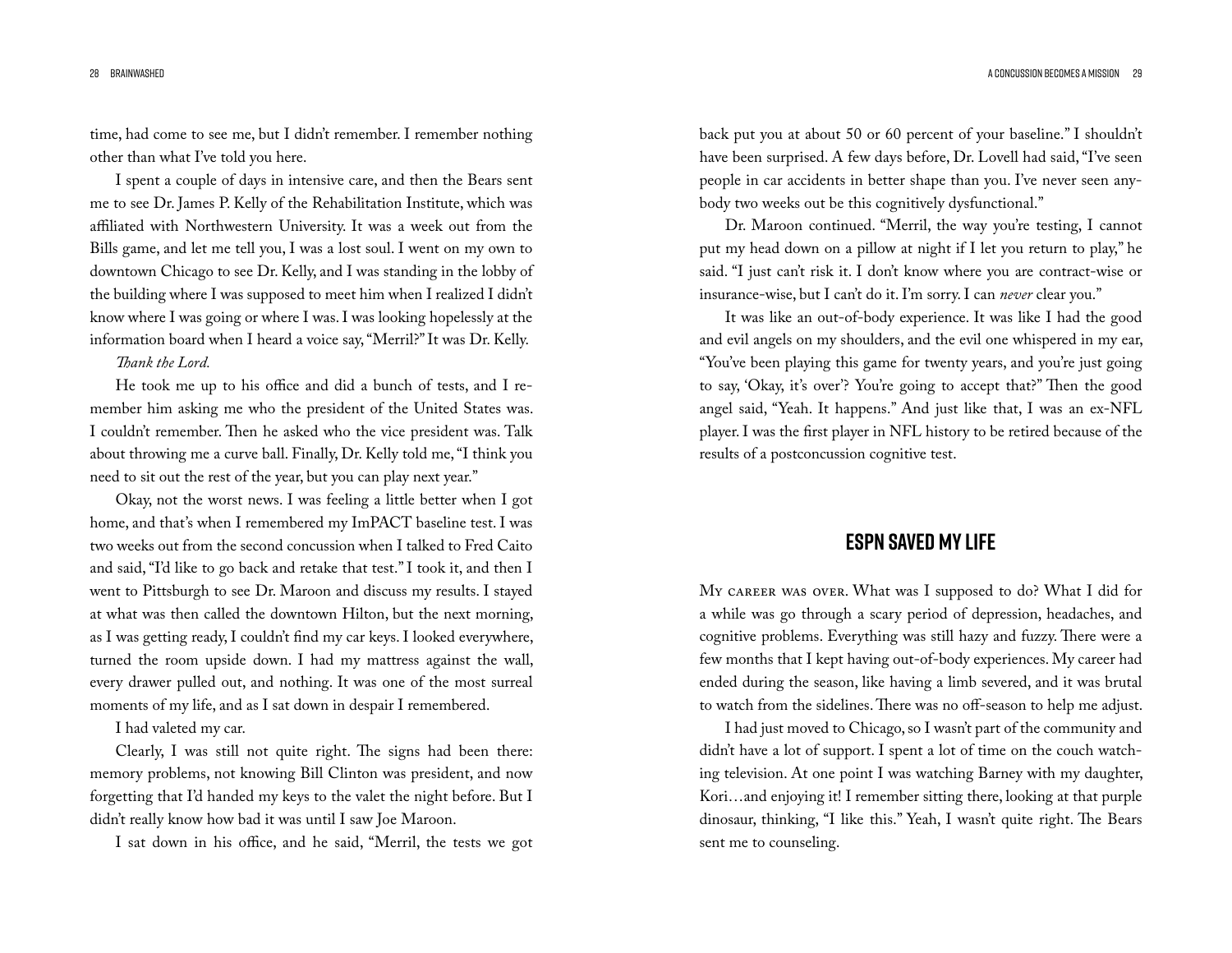There was another terrifying incident when I went to a charity wine-tasting event. I don't like wine and don't normally drink it. But at this event, I took one sip and suddenly…I was blind! I mean, I *could not see*. After about ten seconds, my vision came back, but that was the most terrifying ten seconds of my life.

When I told Dr. Maroon about it, he said, "Because you don't drink, you are very sensitive to the effects of alcohol. You losing your vision is a clear sign that the area of your brain that has been traumatized is not healed yet. That's why you need eighteen or nineteen months to repair and recover, and that is why I won't let you play again. What if you took a hit in that area again before you're completely healed and lose your vision permanently? Would that be worth it?" Obviously, I said no. I've never forgotten those ten seconds when I lost my vision. I had been starting to feel better, and I had been calling Dr. Maroon to see if he would reconsider. That experience ended my delusions about playing again forever.

It turned out that Dr. Maroon knew what he was talking about. In 1996, I was in Chicago, driving around a bend on the Kennedy Expressway, and when I looked up at a billboard, the image suddenly cleared up. I said, "Whoa, all of a sudden, I feel good." I'll be darned if it wasn't eighteen or nineteen months after I had retired.

But during that ugly year and a half, it was getting into the broadcast booth and later joining ESPN that saved my sanity and my life. I was really struggling cognitively; I could pay attention to what I needed to say on the air, but I couldn't listen to what other people were saying at the same time. So I would block everybody out—and I mean everybody. In 1995 and part of 1996, you could've stood right in front of me and called my mother every name in the book, and I would've said, "Thanks. Here's what I think about the three-four defense." But I had to break out of my depression, which means I had to look for my life's work and deal with my cognitive issues along the way.

I cast out a bunch of lines, including into coaching and broadcast-

ing, and Lynn Swann, the great Steelers receiver, was kind enough to grab one of them. He was on ABC, and he let me come watch him, Keith Jackson, and Bob Griese do their thing on TV. That was great because I was interested in broadcasting and had been doing a lot of it in the off-season.

Thanks to Mr. Rooney, in 1995 I joined Bill Hillgrove, the Steelers' play-by-play broadcaster, and Myron Cope, the team's color analyst, in the broadcast booth on WTAE radio. Then in 1996, I got a job at ESPN covering college football, and later I got to team up with Jaws (my buddy Ron Jaworski) on the *NFL Matchup* show. It's not an exaggeration to say that ESPN saved my life, and here's why.

When you look at the concussion rehab that we do now—that was done with my son, Beau—it's not about resting in a dark room anymore. Now we're challenging the brain and trying new exercises. Well, when I joined ESPN, it was like doing the same thing in real life. I went into an arena where I had to learn a lot of new things quickly. I had to do things live on air that were cognitively challenging for me, especially in those months before things cleared up in Chicago. I had to remember facts and names and translate it all into a thirty-second segment. That was the best therapy I could have done.

That does *not* mean it went smoothly, at least not in the beginning. I had to watch lots of tape, call coaches, and find out information that I didn't know, but that was easy. Putting it together and condensing it into a TV segment? That was hard, especially doing it day after day, week after week.

As a result, I made a lot of on-air mistakes, and here's the problem with that. We acted like *NFL Matchup* was a live show, but it was actually taped. If you make a mistake in television when you're taping, you can't just reshoot that one mistake; you have to tape the entire segment again.

With all my trouble with attention and memory, I had to shut everyone else out so that I could say what I had scripted in my head. Because I didn't use a teleprompter, I had to remember what I was going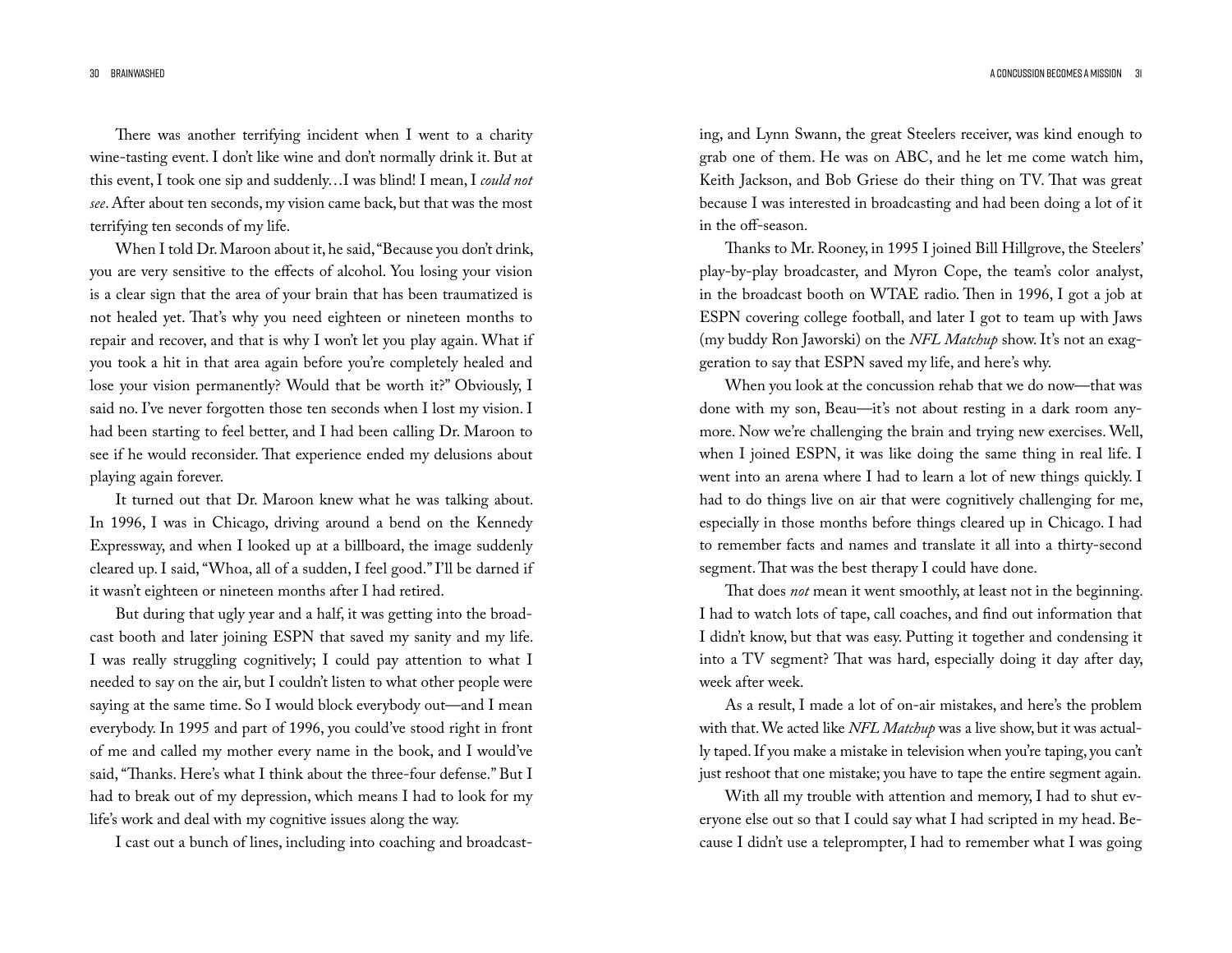to say, and the only way I could do that was by *not* listening to anyone else on set. So I made a ton of mistakes, and each time I did, we had to shoot the whole segment again. And again. And again. After a while, the entire crew was ready to kill me.

Finally, our producer, Greg Cosell, suggested that we tape notes on the bottom of the screen of the camera to help jog my memory. We called it "redneck teleprompting." Because I had that crutch, I got more comfortable. Then, after my symptoms finally cleared, I didn't need the notes because I could focus on what I needed to say and listen to my colleagues. That's when our chemistry really started to take off and I started to really have fun as a broadcaster.

## **Beginning to Transform Youth Football**

AFTER THAT, LIFE WENT ON. I raised my kids, got involved in youth football as a coach, grew my broadcasting career, and as I said earlier, appeared before Congress. Over the years, I also prevailed in my lawsuit against Dr. Munsell, joined the boards of the Chuck Noll Foundation for Brain Injury Research and IntelliCell Biosciences, joined the NFL's Return-to-Play Subcommittee, and as you know, overcame my own personal health challenges.

Still, how did all that lead me to the mission I'm on today? To answer that, I have to go back to when I got hurt. I looked at the way I'd been treated after my first concussion—cleared to play again over the phone, without a physical exam—and said, "That wasn't right." Then in 2003, when he was seven years old, Beau decided he wanted to play youth football. The minimum age was eight, but league officials said that if I would coach, they would let him play. So I signed on with the Fort Thomas (Kentucky) Junior Football League. Beau and I were put on the Red team (our league went by colors depending on where you lived in the community), and the head coach asked me to be the offensive coordinator.

I'd run football camps starting back in 1991, so there were lots of ways I figured I could help the kids. One area I have always felt needed work was the passing game. I established some drills to help our quarterback, wide receivers, tight ends and running backs learn about running routes, throwing the ball, and catching the ball. We were a couple of days into these drills (and were doing about as well as kids can at ages seven, eight, and nine) when the head coach came over to me and asked, "What are you doing?"

"Working on our passing game," I replied.

"We will never complete any of those passes."

"I didn't say we would, but if we don't start somewhere, we will never complete a pass," I said. And he fired me. He told me that he'd been an all-state football player and that in this league, they just ran the ball. Fine. I became just a coach who helped out, but I vowed this would never happen to me again. If Beau wanted to continue playing football, I would be his head coach so he'd learn the game the right way.

Then I said to myself, "All the things that I didn't learn until I got to the NFL—how awesome would it be if kids started learning them at age eight?" I wanted to change how we coached and practiced, and I was determined that we would have a head-trauma protocol. No one had ever talked about a concussion protocol for youth sports because everyone assumed the kids didn't hit hard enough to cause real injuries.

I wanted to take charge of our league because our drills were terrible; nobody was teaching the kids how to play football the right way. But one of the biggest problems we faced was the same one I had seen in the NFL: the idea that being tough meant keeping quiet about an injury, even when that injury was severe. That was even a problem in the military, which is why the Pentagon honored me in 2011 with an invitation to speak to the army about bridging the gap between the culture of silent toughness and the seriousness of head trauma.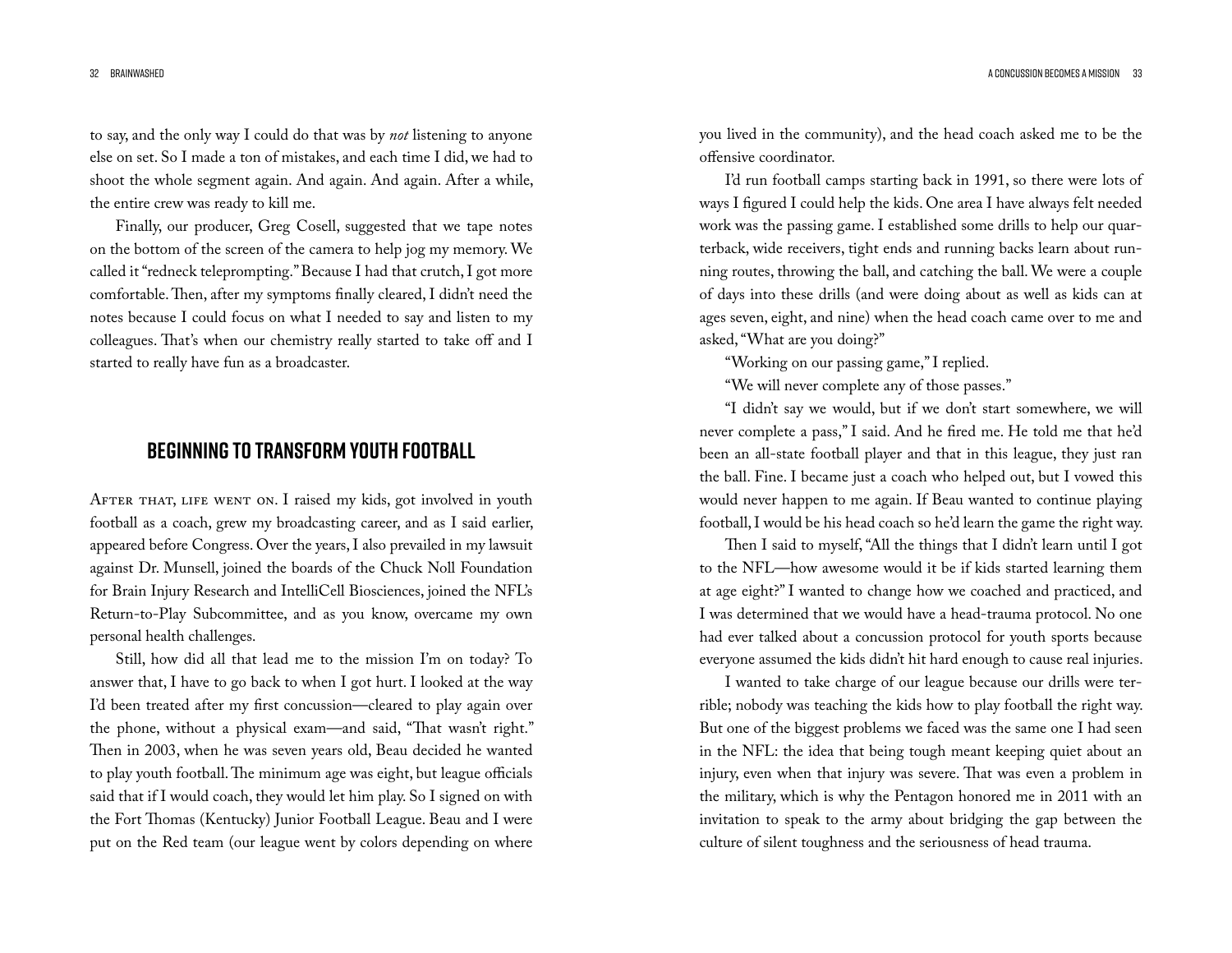My message to the kids was the same as my message to the military brass: you can be tough and smart at the same time. Toughness in the old days of the NFL meant that you ignored injuries and just played. That's why a few of the guys who played in the sixties and seventies have had such a rough time with their health; they played through trauma that would bench a guy today. Tough doesn't mean stubborn or stupid. Because of that, I had an ironclad rule: if a kid suffered any kind of head trauma, he would be removed from the game and he wouldn't play the next week. It was nonnegotiable.

The kids never argued. They understood. I never had problem with a kid about that rule, ever. I had talked to Dr. Maroon and other experts in the field of concussion and asked them the most critical part of recovering from head trauma, and they all said it was the first two weeks. You remove kids, get them out of that dangerous environment, and take care of them. So that's what my team did. No mother's child would be at risk on my watch.

But guess who was always begging me to play a kid the week after a head injury? The parents. That's how much ignorance there was in 2004–05. The parent would come to me and say, "Johnny feels so good—he's been running around at school, and he really wants to play." And I'd say, "That's beautiful. That's exactly what I wanted to hear. But he's not playing. I know it's tough, but we have these rules for a reason, and I'm doing the best thing for him."

The parents didn't like it, but I didn't care. When I ran my team, I also fired a lot of coaches for putting kids at risk with improper instruction. One day at one of my camps, teams were running drills when I heard this coach shout, "We're gonna take our head and run it right through you!"

Whoa. I walked over. "Coach, come here," I said. "Where'd you learn that?"

He said, "That's how I was taught."

I said, "Well, coach, that's not how we teach it here, okay?"

"That's how I teach."

"Well, get your check because you're done." Just like that, fired. I don't tolerate anything that puts kids at risk. There was a lot of weeding out of those old dogs who think if you drink water in the hundred-degree heat, you're soft. I'd been part of that "rub some dirt on it and keep playing" mind-set, and I wasn't about to let a young player return to a game right after getting a concussion, or in the following week's game.

So we had our rules, and we followed them. We had one practice that included fifteen minutes of full contact drills every two weeks, and that was it. We practiced twice a week and played on Saturday. That might not seem like a lot, but we were always prepared and we got better each week. I saw concussion screenings improve steadily. Still, I never dreamed we would be where we are today with treatments, therapies, and protocols. Having been part of the pro game and the youth game for so long, I've watched both become safer, giving kids a great way to get in shape, learn teamwork, and develop mentally and physically.

Things are changing, to be sure. During one of my later speeches at the Pentagon, I was with former Raiders, 49ers, and Redskins linebacker Matt Millen, who represented one era, and Atlanta Falcons linebacker Deion Jones, who's from a more modern era. We all talked about our understanding of head trauma in our era. Matt was talking about how they shoved smelling salts up your nose and said, "You're good to go." But Deion said he had started learning about concussion protocols in youth football, which was encouraging. It's like the seatbelt law, which took a few generations to become the norm.

Deion talked about a game where he removed himself after getting hit in the head, which never would have happened in my era. Now, players are watching out for each other. We're all gatekeepers: players, coaches, and trainers in college and the pros; coaches and parents in the youth game. We're learning to play the game better and safer and be smart about head trauma. You can still be tough, but you're actually being smart and tough now because you're doing the right thing for yourself, short term and long term.